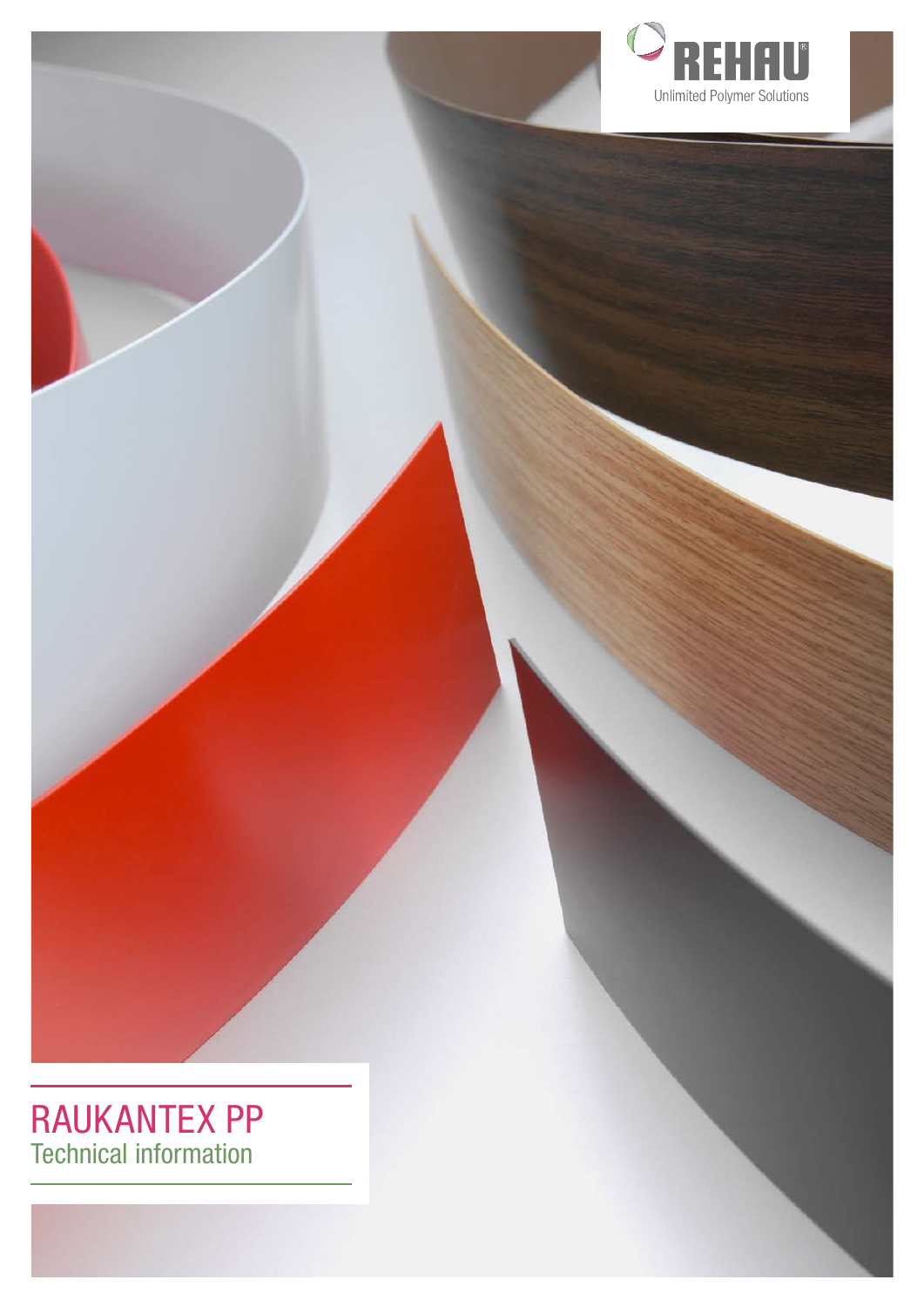## 1. Materials for edgeband processing

REHAU uses the thermoplastic materials PVC (polyvinyl chloride), ABS (acrylonitrile-butadiene-styrene), PP (Polypropylene) and PMMA (polymethylmethacrylate) in its extensive RAUKANTEX edgeband product range. Thermoplastic materials are polymer materials which can be melted and therefore thermoformed, processed and recycled.

## 2. PP as an edgeband material

PP (polypropylene) is an ecologically sustainable thermoplastic material with excellent material and processing properties. PP provides outstanding chemical resistance and sustainability like no other edgeband material. Processing is possible without any problems as with the other RAUKANTEX products. In many areas chlorine-free thermoplastics, such as PP, are specified because of their disposal properties.

## 3. PP material (polypropylene)

Polypropylene is a semi-crystalline material which belongs to the polyolefin group. Its physical properties and high melting point are the result of its semi-crystalline structure. With its very low specific gravity of 0.9 PP is one of the lightest thermoplastics. RAUKANTEX PP formulation also meets category 2 of the PAK and fire protection class B2 to DIN 4102.

## Areas of application

The spectrum of applications for RAUKANTEX PP is almost limitless: from the office to the bathroom and kitchen, exhibition stand construction and shop fitting, the living area through to commercial construction. The processing-friendly RAUKANTEX PP formulation affords both smooth continuous processing and easy application to furniture panels with suitable radii. Due to its excellent chemical resistance, the PP material is suitable for laboratory equipment.

RAUKANTEX pure PP edgebands are coated on the reverse with a universal primer which guarantees adhesion of the edgeband to the substrate. This primer allows processing with all suitable hot melt adhesives.

## Recycling/disposal

The RAUKANTEX PP edgeband waste can be burned in units approved to do this by taking into account the legal stipulations without any problems. No by-products that are harmful to health are produced if it is burned in the correct way. Even wood based boards with PP edgeband applied can be disposed of easily.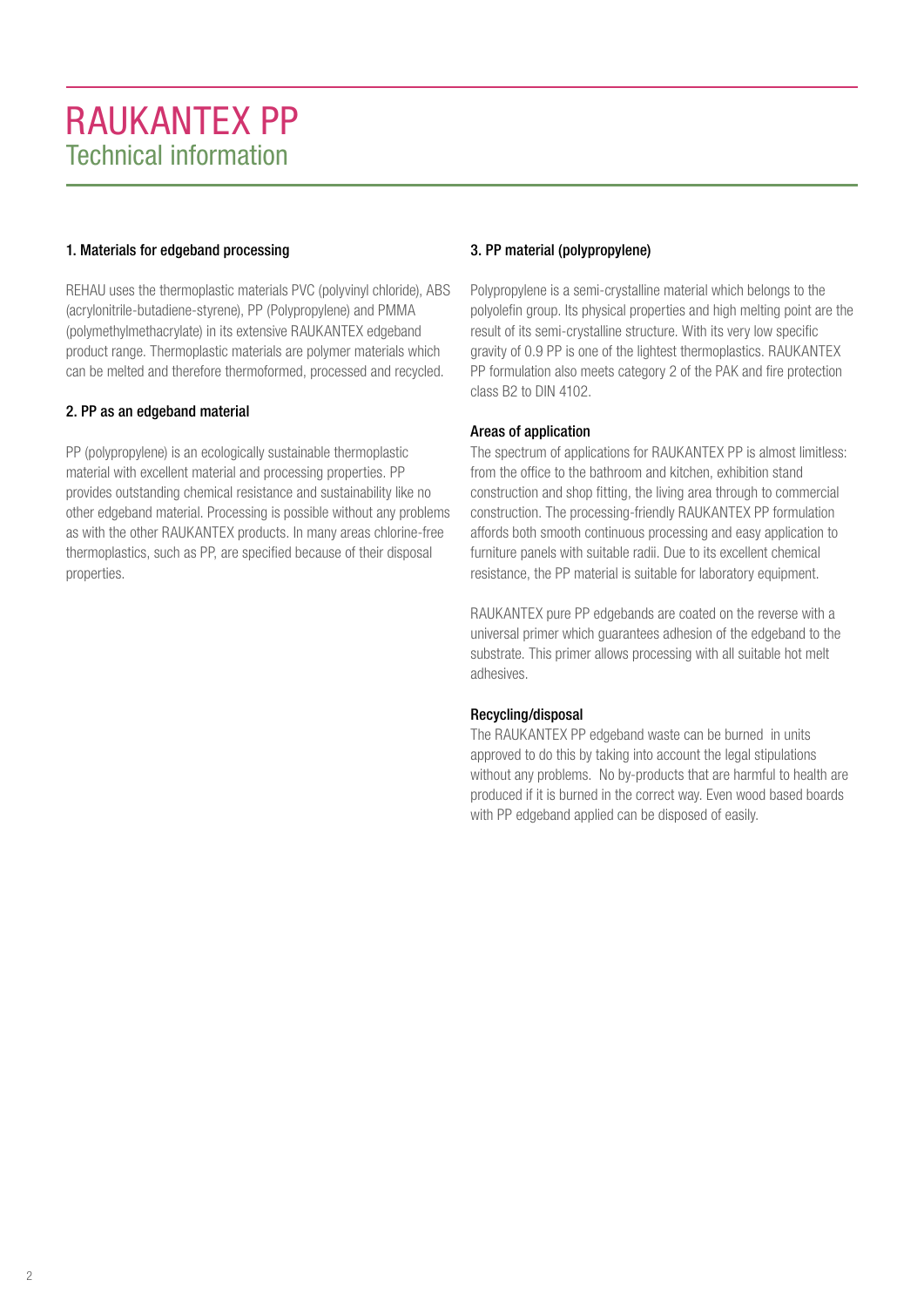## Characteristics/Properties

The properties of the RAUKANTEX PP edgebands fulfil the requirements of the furniture industry. The PP edgeband possesses the following properties:

#### - Shore hardness D

RAUKANTEX PP edgebands achieve good results with a Shore hardness D of  $75 +/- 4$  to EN ISO 868.

## - Heat resistance / Vicat softening temperature

With a value of  $> 100$  °C to ISO 306 / B50 RAUKANTEX PP edgebands are especially suited for use in the furniture industry. The low shrinkage also has a positive influence on the piece of furniture at high temperatures.

#### - Abrasion resistance

The surface of RAUKANTEX decorative edgebands in PP is protected against scratches with a UV lacquer, whereby the decorative designs demonstrate excellent scratch and abrasion resistance.

#### - Chemical resistance

RAUKANTEX PP edgebands are chemically resistant to all household cleaners to DIN 68861 Part 1 and fulfil stress group 1B.

#### - Light fastness

RAUKANTEX PP edgebands are regularly tested in an accredited laboratory in line with EN ISO 4892-2 regarding light fastness. With a light fastness of  $\geq 6$  on the blue scale these edgebands are ideally suited for interior application. An analysis of the colour deviation is then carried out along the lines of EN ISO 105-A02 using the grey scale.

#### - Cleaning

Special plastic cleaners are recommended for cleaning RAUKANTEX PP edgebands. The use of substances containing solvents and alcohol is strongly advised against.

|                                    | <b>PVC</b>             | <b>ABS</b>             | <b>PP</b>               | <b>PMMA</b>            |
|------------------------------------|------------------------|------------------------|-------------------------|------------------------|
| Light fastness                     | $\geq 6$               | > 6                    | $\geq 6$                | $\geq 6$               |
| In accordance with EN ISO 4892-2   |                        |                        |                         |                        |
| Shrinkage                          | $\leq 1.7 \%$          | $\leq 1.7\%$           | $\leq 0.2 \%$           | $\leq 1.0 \%$          |
| Edgeband 3 mm 1h at $90^{\circ}$ C |                        |                        |                         |                        |
| Vicat softening point              | approx. $67^{\circ}$ C | approx. $90^{\circ}$ C | approx. $100^{\circ}$ C | approx. $80^{\circ}$ C |
| to ISO 306, Method B50             |                        |                        |                         |                        |
| <b>Hardness Shore D</b>            | $79 + 4$               | $70 + 4$               | $75 + 4$                | $80 \pm 3$             |
| to DIN 53505                       |                        |                        |                         |                        |
| <b>Chemical resistance</b>         | Very good $-1B$        | $Good - 1B$            | Very good $-1B$         | $Good - 1B*$           |
| to DIN 68861-1                     |                        |                        |                         |                        |
| Thermal conductivity               | $0.16$ W/km            | $0.18$ W/km            | $0.41$ W/km             | $0.18$ W/km            |
| to DIN 52612                       |                        |                        |                         |                        |

*\*Limited resistance against solvents and alcohols.*

## Storage

If stored properly RAUKANTEX edgebands can be stored for min. 12 months. For edgebands older than 12 months, however, a processing trial should always be carried out prior to series processing. Recommended storage conditions are:

- Room temperature (ca. 18 °C to 25 °C)

- Dry
- Clean
- No vapours containing solvents
- Protected from light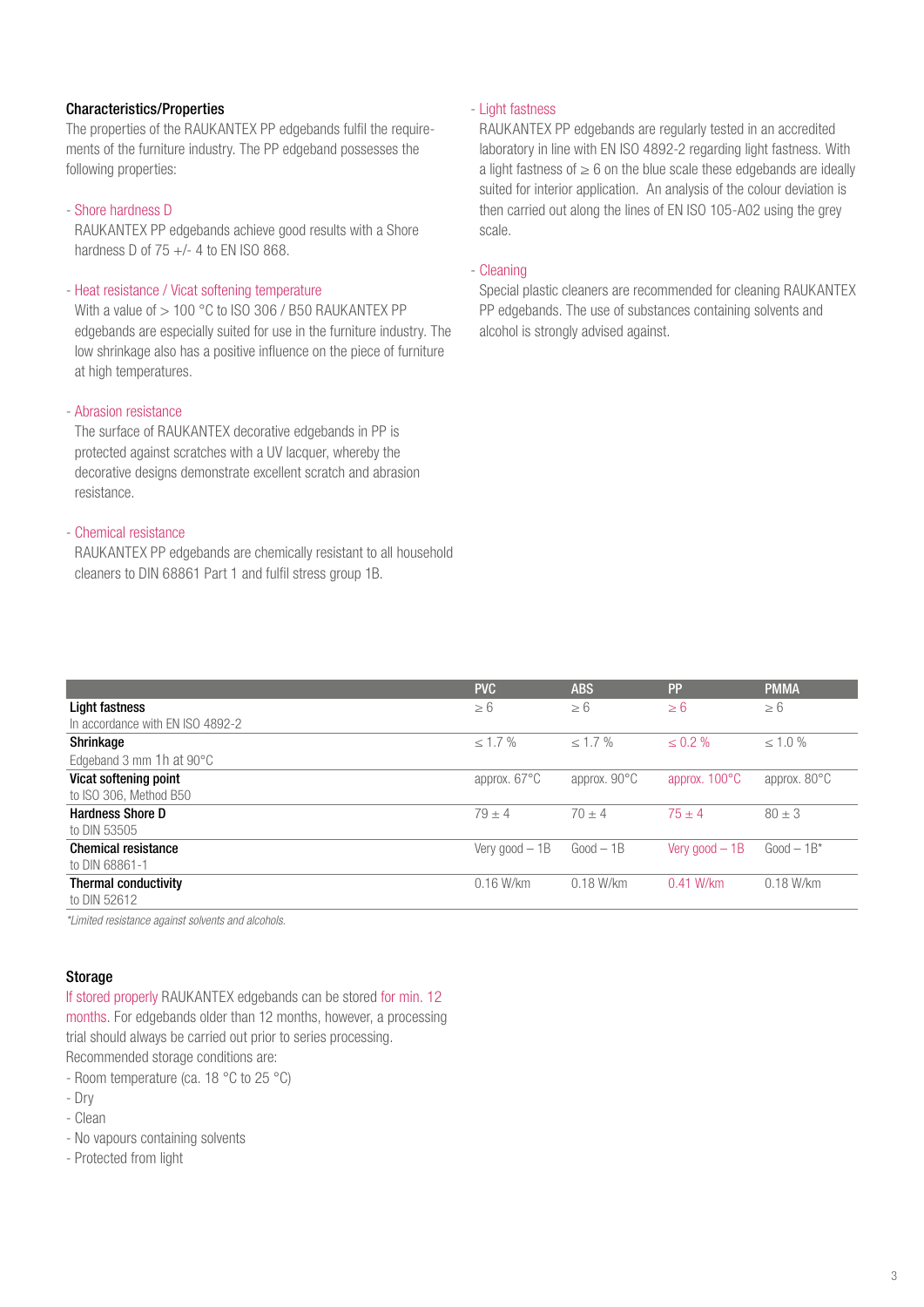### Standard tolerances

RAUKANTEX pure PP edgebands are subjected to regular quality checks in order to guarantee the high quality of every production run. In addition to this we are constantly working to improve the raw material properties.

The production tolerances for edgebands are defined exactly and are checked throughout every production run.

The corresponding standard tolerances for each material can be found in the respective tolerance sheet. The standard tolerances for RAUKANTEX edgebands can be obtained from your contact person on request or you can find them on the internet.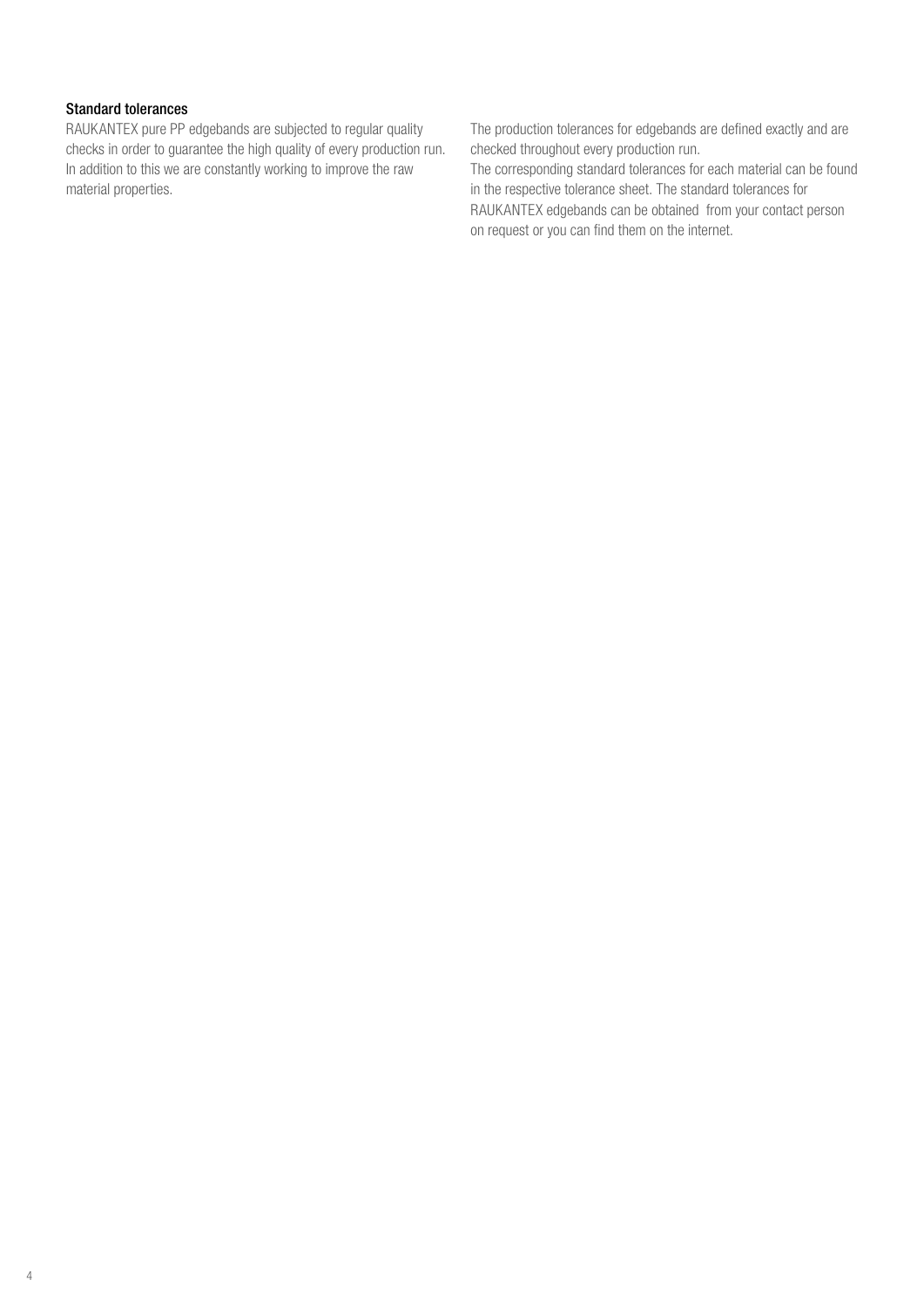## 4. Processing

### Manual processing

It is possible to process RAUKANTEX PP edgebands manually using edge clamps. Special PVA adhesives, solvent-based adhesives and cartridge adhesives (e.g. Kantol) can be used for gluing by hand. Independent function tests should be carried out in order to determine the suitability of the technical application in each case.

#### Machine processing

RAUKANTEX PP edgebands can be processed on all edgebanders (straight line edgebander and CNC (processing centres) using a hot melt adhesive. The various processing steps such as gluing, capping, milling, scraping and also reworking with buffing wheels and hot air are possible without any problems.

## Process steps of machine processing



To achieve a high-quality and durable edgeband application several important processing parameters have to be considered which depend on the components used (edgeband, glue and boards), the edgebander and the ambient temperature. A processing trial should generally be carried out prior to series processing. The reference values specified by the relevant manufacturer are to be observed.

## Adhesive

RAUKANTEX PP edgebands can be processed with all commercially available hot melt adhesives (EVA, PA, APAO and PUR). These highly heat-stable adhesives together with the RAUKANTEX PP edgebands guarantee a secure bond.

For products exposed to high ambient temperatures (e.g. containerised transportation) hot melt adhesives with a high softening temperature are recommended. Due to the high heat resistance of the PP edgebands of approx. 100 °C material softening during general applications does not occur.

During adhesion ensure that the adhesive is applied consistently and that the glue spreading rollers do not extend too far into the line of the board.

The processing temperature of the adhesive varies depending on the type of adhesive. Be aware that the thermostats in melt containers are often inaccurate and the temperature of the applicator roller can vary by up to 30 °C.

#### - Processing temperature

To achieve the best possible results during edgeband application the boards and edgebands should be processed at a room temperature of > 18 °C otherwise the adhesive sets too quickly. Draughts should also be avoided for this reason.

## - Wood humidity

The optimum wood humidity of the board material is between 7 and 10%.

#### - Processing feed

RAUKANTEX PP edgebands are suitable for the common processing rate of feed both in the commercial as well as industrial sector.

#### - Adhesive application

To achieve ideal processing the information provided by the adhesive manufacturer should be observed. The adhesive application should be calculated in such a way that small beads of adhesive are pressed out from the edges of the freshly glued edgebands and the voids between the substrate particles are filled. The amount of adhesive in each case depends on the type of board, the substrate density, the edgeband material, the processing feed and the type of adhesive.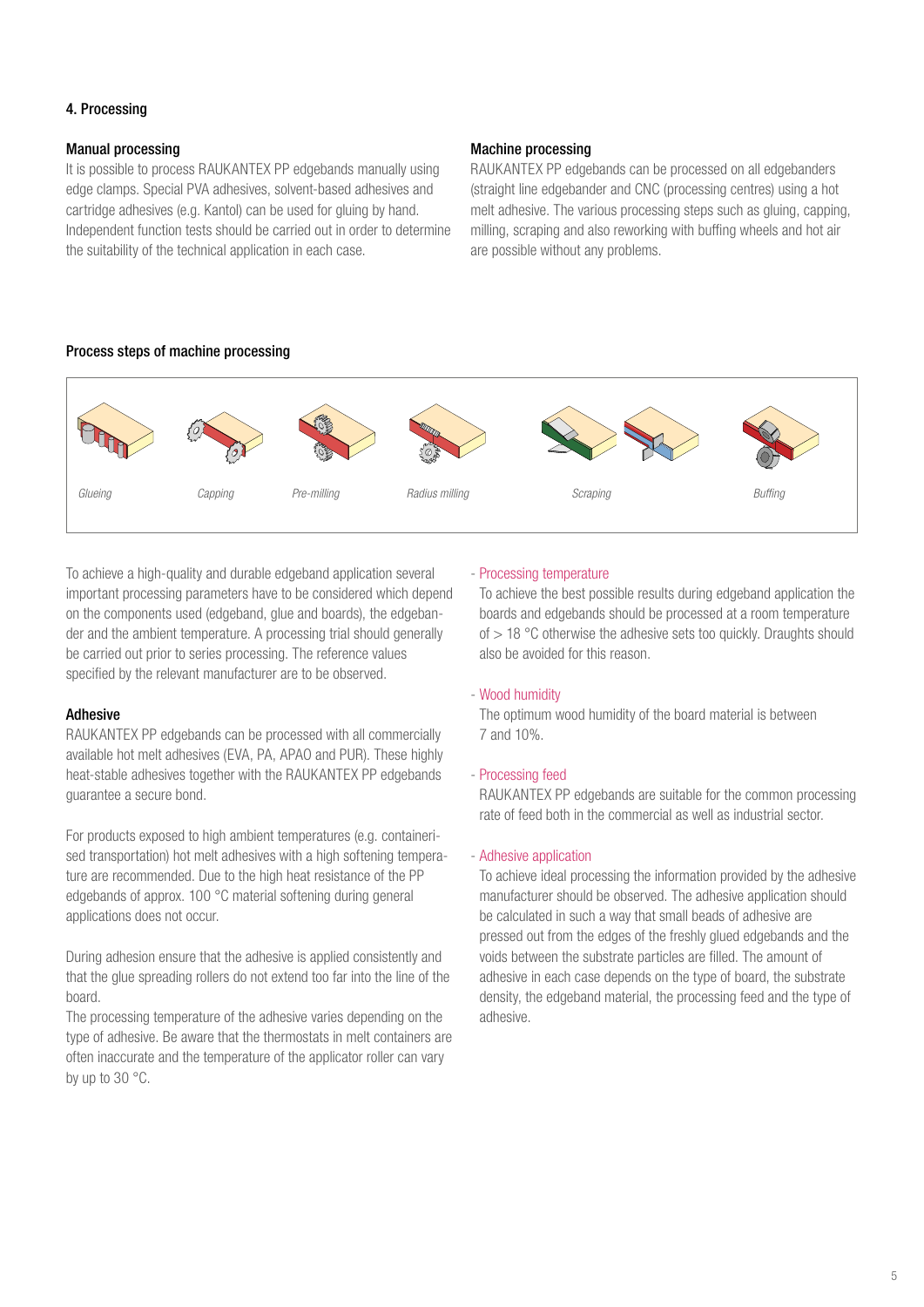#### Milling

If possible use a 3 to 6 tooth milling tool with a diameter of 70 mm and 12.000 to 18.000 RPM counter to board travel (up-cutting). Inappropriate speeds or blunt tools can damage the edgebands. If a smear effect occurs the speed of the milling tool or the number of teeth should be reduced. The quality of the milled surface (e.g. chatter marks) can be improved by adjusting the feed, speed and number of blades.

## **Scraping**

PP exhibits good quality during scraping, the chip produced by the scraper should be a maximum of 0.1-0.15 mm. To obtain a high-quality surface after scraping, aim for milling finish with as few chatter marks as possible.

### Buffing

RAUKANTEX PP edgebands can be buffed to generate a high quality edge radius. Colour deviation (stress whitening) caused during scraping of the edge radius can be eliminated to achieve a consistent finish by using a down-cutting buffing wheel set-up i.e. the wheels rotate with the travel of the board. Additionally, if release and cleaning agents are used during board processing, the buffing wheels will remove any unwanted glue residue.

| <b>Processing properties</b> |                      | <b>PVC</b>      | <b>ABS</b>      | <b>PP</b>       | <b>PMMA</b>     |
|------------------------------|----------------------|-----------------|-----------------|-----------------|-----------------|
| Capping                      |                      | good            | good            | good            | good            |
| <b>Milling direction</b>     | <b>Straight line</b> | Up-cutting      | Up-cutting      | Up-cutting      | Up-cutting      |
|                              | processing           |                 |                 |                 |                 |
|                              | Processing           | Down-cutting/   | Down-cutting/   | Up-cutting      | Down-cutting/   |
|                              | centre               | Up-cutting      | Up-cutting      |                 | Up-cutting      |
| Pre-milling                  |                      | good            | good            | good            | good            |
| Radius milling               |                      | good            | good            | good            | good            |
| <b>Contour milling</b>       |                      | good            | good            | good            | good            |
| Scraping                     |                      | very good       | good            | good            | good            |
| <b>Buffing</b>               |                      | very good       | good            | good            | good            |
| Gluing                       |                      | Standard market | Standard market | Standard market | Standard market |
|                              |                      | hotmelts        | hotmelts        | hotmelts        | hotmelts        |
| Polishability                |                      | good            | good            | average         | very good       |
| Stress whitening tendency    |                      | low             | average         | low             | low             |
| Processing centre capability |                      | very good       | good            | very good       | demanding       |

We recommend that the rotating speed of the buffing wheel is reduced by about 50% to 1.400 RPM. Also, the contact pressure of the buffing wheel should not be set too high. This will avoid unnecessary smearing and an excessive build-up of heat. The position of the wheel in both axes should be set at a slight angle to the surface of the edgeband.

## Processing with invisible joint technology

RAUKANTEX pro PP edgebands are designed to be processed on edgebanding machines working with CO<sub>2</sub> or diode laser, hot air or NIR processes. Please see special information in the technical information for invisible joint edgebands.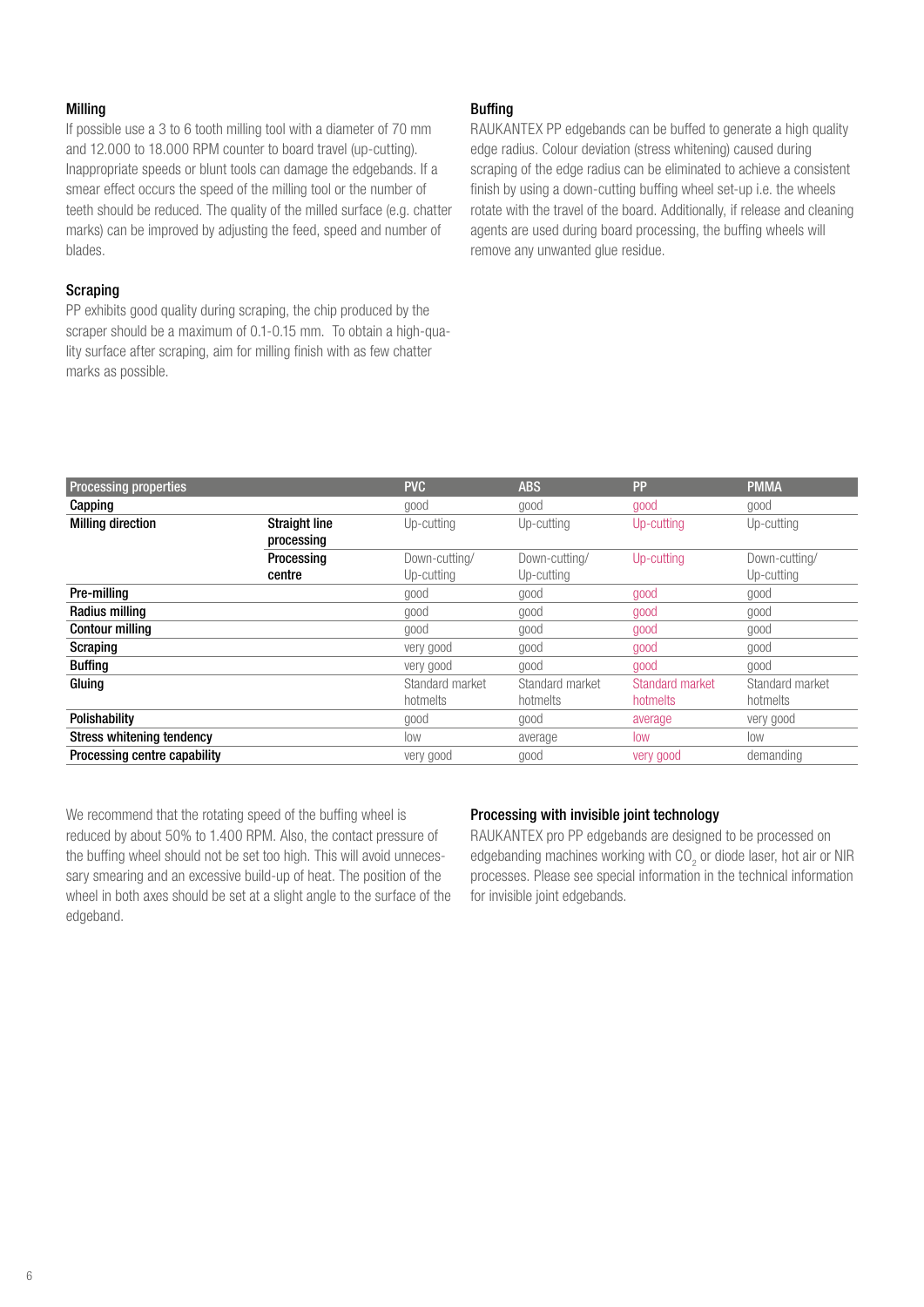|                | Problem                                                                                                                      | Diagnosis of the problem                                                             |
|----------------|------------------------------------------------------------------------------------------------------------------------------|--------------------------------------------------------------------------------------|
| 1              | The edgeband can easily be removed by hand.                                                                                  | - Adhesive application not sufficient                                                |
|                |                                                                                                                              | - Room or edgeband temperature too low                                               |
|                | The hot melt adhesive remains on the chipboard (straight line) or                                                            | - Draughty environment                                                               |
|                | on the edgeband (processing centre).                                                                                         | - Hot melt adhesive temperature too low                                              |
|                |                                                                                                                              | - Processing feed too low                                                            |
|                | It is possible to see the marking made by the adhesive application                                                           | - Contact pressure of the pressure roller too low                                    |
|                | roller.                                                                                                                      |                                                                                      |
|                |                                                                                                                              |                                                                                      |
| $\mathbf{2}$   | The edgeband can easily be removed by hand.                                                                                  | - Board and/or edgeband is too cold.                                                 |
|                |                                                                                                                              | - Check hot melt adhesive type                                                       |
|                | Hot melt adhesive remains on the chipboard (straight line).                                                                  | - Check primer application                                                           |
|                |                                                                                                                              |                                                                                      |
|                | The hot melt adhesive surface is completely smooth.                                                                          |                                                                                      |
|                |                                                                                                                              |                                                                                      |
| 3a             | Glue joint is not sealed (straight line).                                                                                    | - Adhesive too cold                                                                  |
|                |                                                                                                                              | - Adhesive application too low                                                       |
|                |                                                                                                                              | - Contact pressure too low                                                           |
|                |                                                                                                                              | - Edgebands have incorrect pre-tensioning                                            |
|                |                                                                                                                              | - Scoring saw alignment is incorrect                                                 |
|                |                                                                                                                              | - Contact between the adhesive application roller and board                          |
|                |                                                                                                                              | - Debris not removed from board cross-section                                        |
|                |                                                                                                                              |                                                                                      |
| 3b             | Glue joint is not sealed (processing centre).                                                                                | - Contact pressure too low                                                           |
|                |                                                                                                                              | - Curvature of the edgeband too high                                                 |
|                |                                                                                                                              | Measure/Proposal: Application of external heat                                       |
|                |                                                                                                                              | - Check hot melt adhesive type (insufficient heat adhesion)                          |
|                |                                                                                                                              | - Edgeband pre-tensioning is incorrect                                               |
|                |                                                                                                                              | - Adhesive does not set in good time                                                 |
|                |                                                                                                                              | Measure/Proposal: Reduce the adhesive temperature                                    |
|                |                                                                                                                              |                                                                                      |
| $\overline{4}$ | The glued edgeband does not show sufficient adhesion at the start. - Adhesive application roller is not positioned correctly |                                                                                      |
|                |                                                                                                                              | - Increase the amount of adhesive                                                    |
|                |                                                                                                                              |                                                                                      |
| 5              | Milling lines are visible.                                                                                                   | - Feed too high                                                                      |
|                |                                                                                                                              | - Number of blades too low                                                           |
|                |                                                                                                                              | - Speed too low                                                                      |
|                |                                                                                                                              | Measure/Proposal:Rework with scraper and buffing station                             |
|                |                                                                                                                              |                                                                                      |
| 6              | Edgeband splits during the milling process.                                                                                  | - Edgeband vibrates during the milling process                                       |
|                |                                                                                                                              | - Adhesion insufficient                                                              |
|                |                                                                                                                              | - Edgeband projection too large                                                      |
|                |                                                                                                                              | Measure/Proposal: Check adhesion parameters                                          |
|                |                                                                                                                              | Measure/Proposal: Check adhesive type                                                |
|                |                                                                                                                              |                                                                                      |
| $\overline{7}$ | Stress whitening of the edgeband in the milled                                                                               | - Chip of the scraper too thick                                                      |
|                | area, principally after scraping.                                                                                            | - Scraper set up incorrectly                                                         |
|                |                                                                                                                              | Measure/Proposal: Blunting of the scrapers edge                                      |
|                |                                                                                                                              | Measure/Proposal: Rework with buffing station                                        |
|                |                                                                                                                              |                                                                                      |
| 8              | Stress whitening occurs during processing centre processing.                                                                 | - Micro-cracks occur in the radius area due to processing temperature being too cold |
|                |                                                                                                                              | Measure/Proposal: Application of external heat in the radius area                    |
|                |                                                                                                                              | Measure/Proposal: Use of larger radiuses or thinner edgebands                        |
|                |                                                                                                                              |                                                                                      |